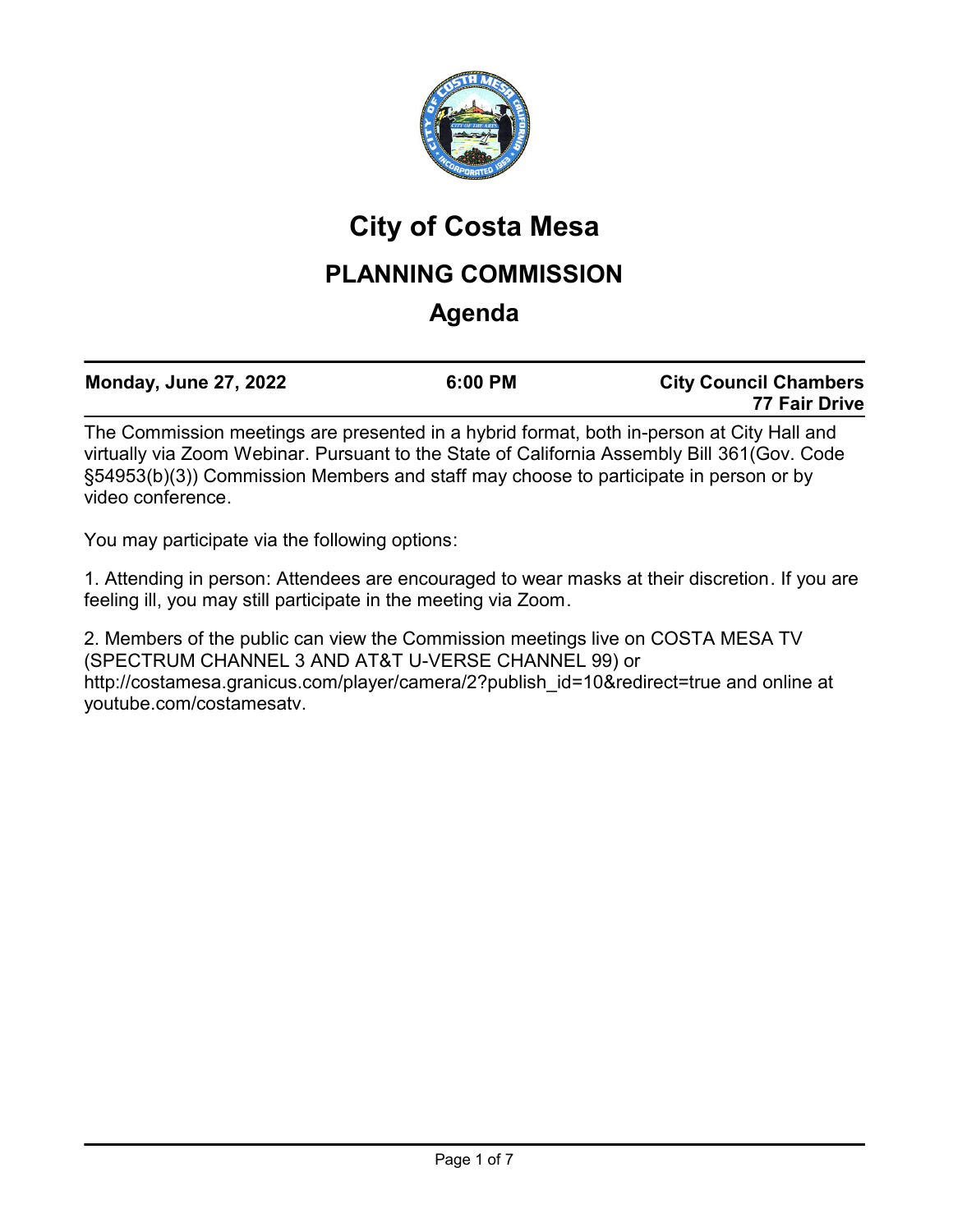3. Zoom Webinar:

Please click the link below to join the webinar: https://zoom.us/j/96060379921?pwd=N2lvbzhJM2hWU3puZkk1T3VYTXhoQT09

Or sign into Zoom.com and "Join a Meeting" Enter Webinar ID: 960 6037 9921 / Password: 595958

• If Zoom is not already installed on your computer, click "Download & Run Zoom" on the launch page and press "Run" when prompted by your browser. If Zoom has previously been installed on your computer, please allow a few moments for the application to launch automatically.

• Select "Join Audio via Computer."

• The virtual conference room will open. If you receive a message reading, "Please wait for the host to start this meeting," simply remain in the room until the meeting begins.

• During the Public Comment Period, use the "raise hand" feature located in the participants' window and wait for city staff to announce your name and unmute your line when it is your turn to speak. Comments are limited to 3 minutes, or as otherwise directed.

Participate via telephone:

Call: 1 669 900 6833 Enter Webinar ID: 960 6037 9921 / Password: : 595958

During the Public Comment Period, press \*9 to add yourself to the queue and wait for city staff to announce your name/phone number and press \*6 to unmute your line when it is your turn to speak. Comments are limited to 3 minutes, or as otherwise directed.

4. Additionally, members of the public who wish to make a written comment on a specific agenda item, may submit a written comment via email to the

PCPublicComments@costamesaca.gov. Comments received by 12:00 p.m. on the date of the meeting will be provided to the Commission, made available to the public, and will be part of the meeting record.

5. Please know that it is important for the City to allow public participation at this meeting. If you are unable to participate in the meeting via the processes set forth above, please contact the City Clerk at (714) 754-5225 or cityclerk@costamesaca.gov and staff will attempt to accommodate you. While the City does not expect there to be any changes to the above process for participating in this meeting, if there is a change, the City will post the information as soon as possible to the City's website.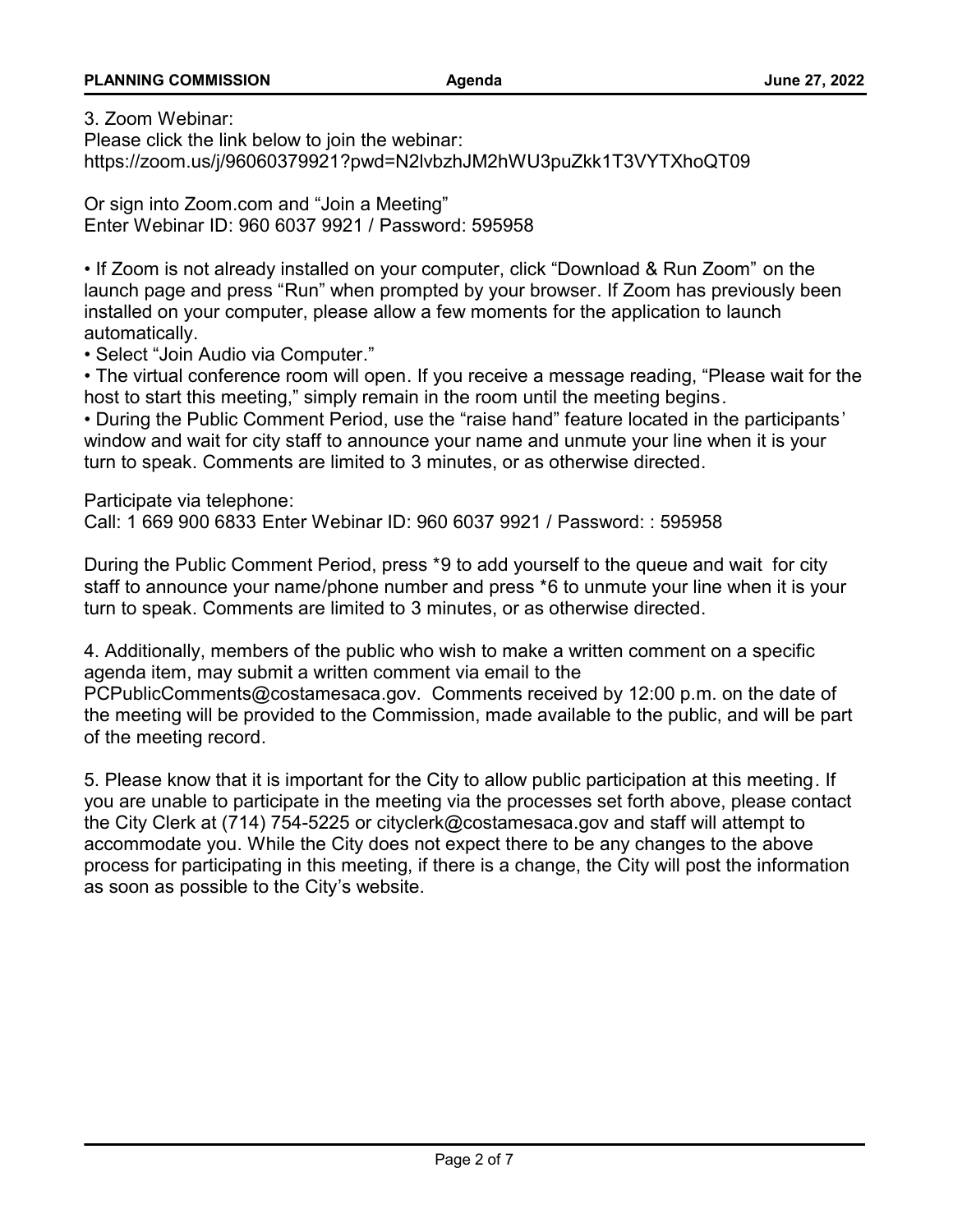| <b>PLANNING COMMISSION</b> | Aqenda | June 27, 2022 |
|----------------------------|--------|---------------|
|                            |        |               |

Note that records submitted by the public will not be redacted in any way and will be posted online as submitted, including any personal contact information.

All pictures, PowerPoints, and videos submitted for display at a public meeting must be previously reviewed by staff to verify appropriateness for general audiences. No links to YouTube videos or other streaming services will be accepted, a direct video file will need to be emailed to staff prior to each meeting in order to minimize complications and to play the video without delay. The video must be one of the following formats, .mp4, .mov or .wmv. Only one file may be included per speaker for public comments. Please e-mail to PCPublicComments@costamesaca.gov NO LATER THAN 12:00 Noon on the date of the meeting.

Note regarding agenda-related documents provided to a majority of the Commission after distribution of the agenda packet (GC §54957.5): Any related documents provided to a majority of the Commission after distribution of the Agenda Packets will be made available for public inspection. Such documents will be posted on the city's website and will be available at the City Clerk's office, 77 Fair Drive, Costa Mesa, CA 92626.

All cell phones and other electronic devices are to be turned off or set to vibrate. Members of the audience are requested to step outside the Council Chambers to conduct a phone conversation.

Free Wi-Fi is available in the Council Chambers during the meetings. The network username available is: CM\_Council. The password is: cmcouncil1953.

As a LEED Gold Certified City, Costa Mesa is fully committed to environmental sustainability. A minimum number of hard copies of the agenda will be available in the Council Chambers. For your convenience, a binder of the entire agenda packet will be at the table in the foyer of the Council Chambers for viewing.

The City of Costa Mesa aims to comply with the Americans with Disabilities Act (ADA) in all respects. If, as an attendee or a participant at this meeting, you will need special assistance beyond what is currently provided, the Clerk's office will attempt to accommodate in a reasonable manner. Please contact the City Clerk's office 24 hours prior to the meeting to inform us of your particular needs and to determine if accommodation is feasible 714-754-5225 or at cityclerk@costamesaca.gov. El objetivo de la Ciudad de Costa Mesa es cumplir con la ley de Estadounidenses con Discapacidades (ADA) en todos los aspectos. Si como asistente o participante en esta reunión, usted necesita asistencia especial, más allá de lo que actualmente se proporciona, la oficina del Secretario de la Ciudad intentara de complacer en una forma razonable. Favor de comunicarse con la oficina del Secretario de la Ciudad con 24 horas de anticipación para informarnos de sus necesidades y determinar si alojamiento es realizable al 714-754-5225 o cityclerk@costamesaca.gov.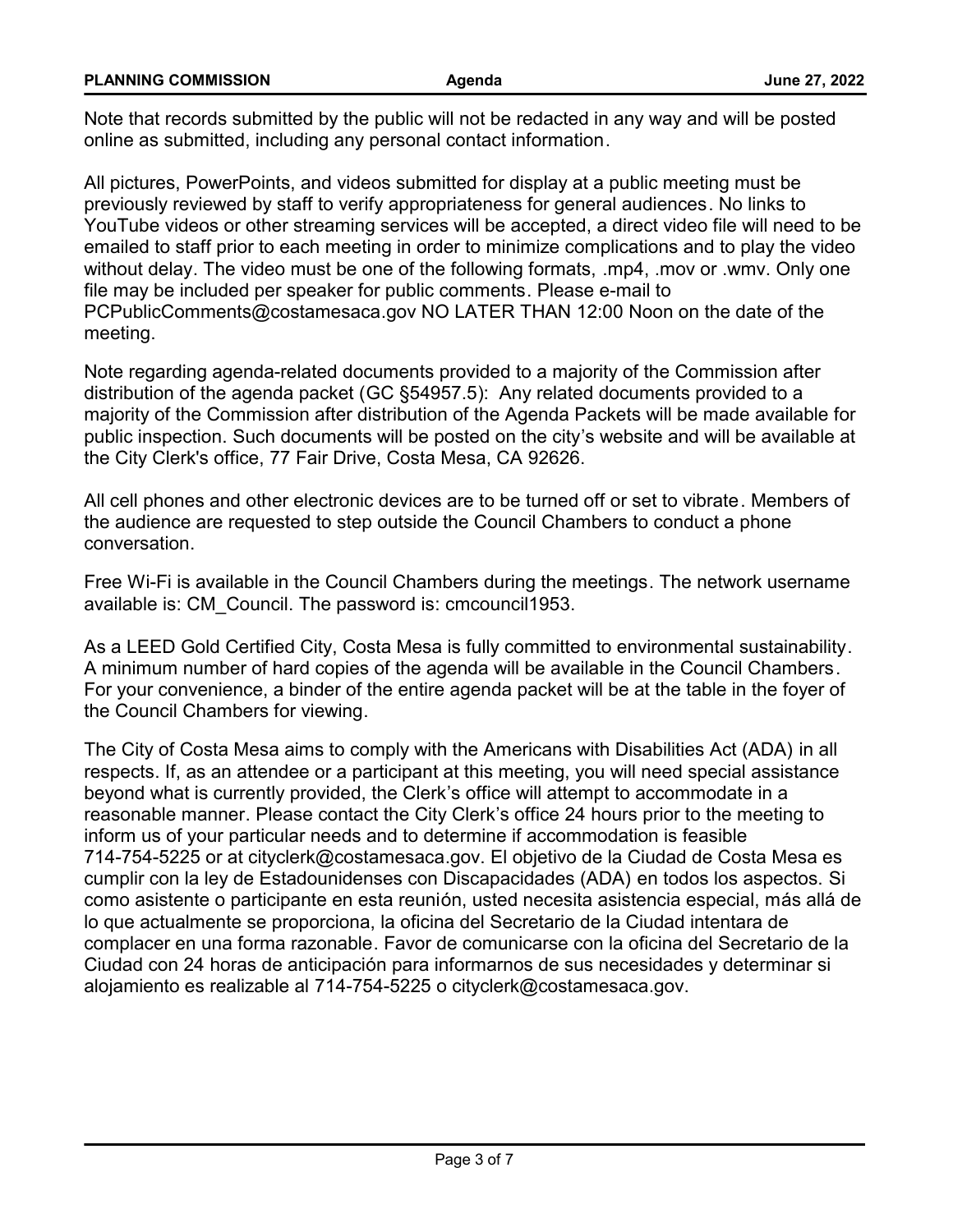#### **PLANNING COMMISSION REGULAR MEETING**

 **MONDAY, JUNE 27, 2022 - 6:00 P.M.**

 **BYRON DE ARAKAL Chair**

**RUSSELL TOLER ADAM ERETH** 

**JOHNNY ROJAS JIMMY VIVAR**

**TARQUIN PREZIOSI JENNIFER LE**

**JON ZICH DIANNE RUSSELL Vice Chair Commissioner Planning Commissioner** 

**Planning Commissioner Commissioner Relanning Commissioner** 

**Planning Commissioner Commissioner Relanning Commissioner** 

 **Assistant City Attorney Community Community Assistant City Attorney Community Community Director of Economic and Development Services**

**CALL TO ORDER**

**PLEDGE OF ALLEGIANCE**

**ROLL CALL**

**ANNOUNCEMENTS AND PRESENTATIONS**

**PUBLIC COMMENTS – MATTERS NOT LISTED ON THE AGENDA Comments are limited to three (3) minutes, or as otherwise directed.**

**COMMISSIONER COMMENTS AND SUGGESTIONS**

**CONSENT CALENDAR: None.**

**PUBLIC HEARINGS:**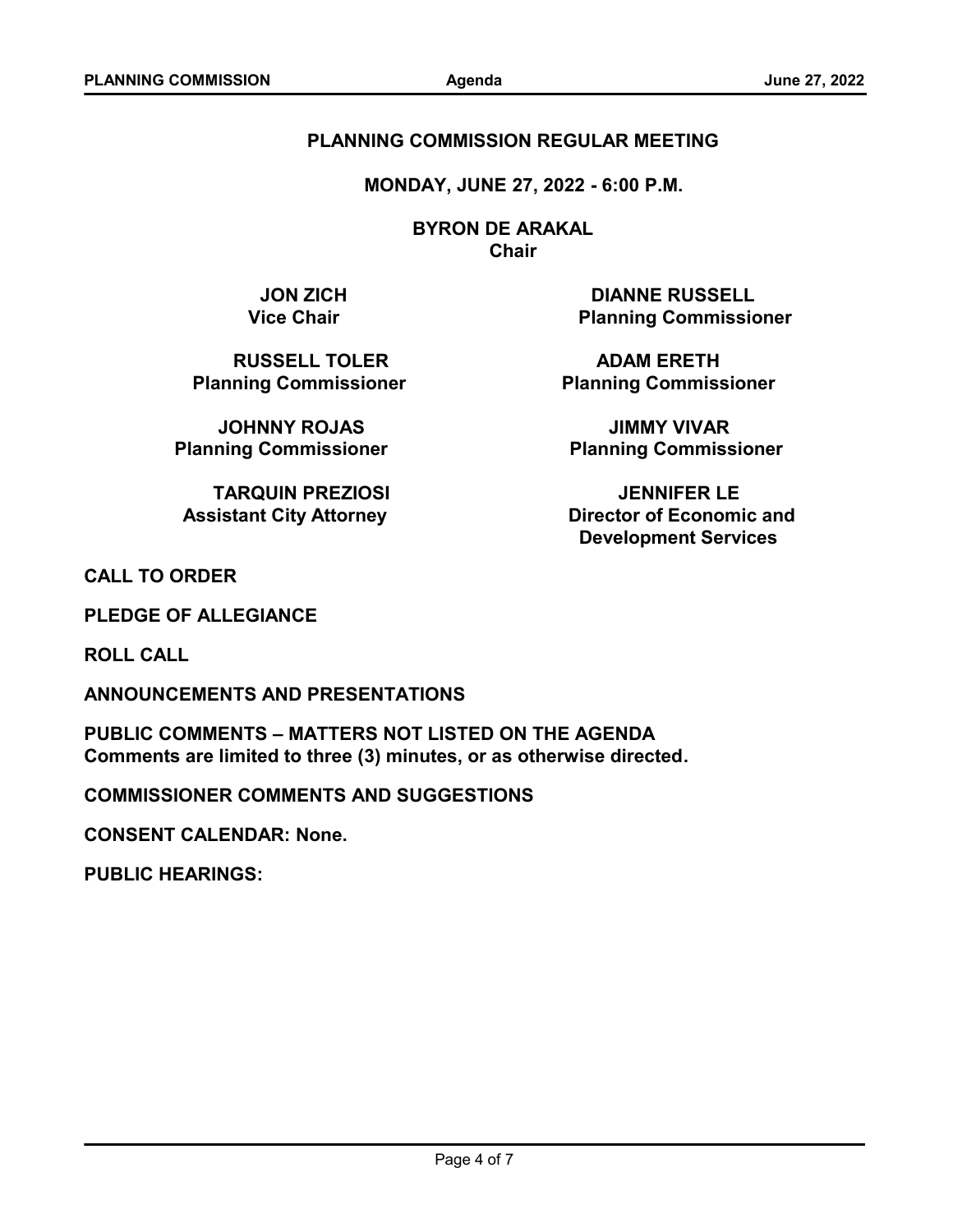### **1. [CALL TO REVIEW PLANNING DIVISION ZONING APPROVAL](http://costamesa.legistar.com/gateway.aspx?m=l&id=/matter.aspx?key=1875) [22-771](http://costamesa.legistar.com/gateway.aspx?m=l&id=/matter.aspx?key=1875) BC21-00147 FOR A 1,072-SQUARE-FOOT SECOND-STORY ADDITION AND REMODEL AT 283 EAST 19TH STREET**

RECOMMENDATION:

Staff recommends that the Planning Commission adopt a Resolution to uphold the Planning Division's administrative approval of the proposed second-story addition at 283 East 19th Street with recommended design modifications, as agreed to by the applicant and owners of the neighboring property located at 279 East 19th Street.

<u>Attachments</u>: <u>[Agenda Report](http://costamesa.legistar.com/gateway.aspx?M=F&ID=1c01a7e9-24af-40c0-b30b-ce0e3cea99ef.pdf)</u>

- [1. Draft Planning Commission Resolution](http://costamesa.legistar.com/gateway.aspx?M=F&ID=75eb2a2c-e8dc-4818-b045-5047cf0c4086.pdf)
- [2. Summary Sheet](http://costamesa.legistar.com/gateway.aspx?M=F&ID=9a725a07-1168-4dc8-a19d-cc9ea79bca87.pdf)
- [3. Summary of Changes](http://costamesa.legistar.com/gateway.aspx?M=F&ID=5b1d3e2c-dda6-47be-923e-443a4579f258.pdf)
- [4. Second Story Notification](http://costamesa.legistar.com/gateway.aspx?M=F&ID=5b4890f4-c1ae-4cbb-8326-d9f43e43426d.pdf)
- [5. Neighbor Statement](http://costamesa.legistar.com/gateway.aspx?M=F&ID=90eb5c63-f258-430e-ae67-dde806d2434d.pdf)
- [6. Vicinity Map](http://costamesa.legistar.com/gateway.aspx?M=F&ID=89055996-e49c-4d95-a44e-51e3b10c45f0.pdf)
- [7. Zoning Map](http://costamesa.legistar.com/gateway.aspx?M=F&ID=e580b34a-6eb4-4d0d-8764-eac6b5d52f31.pdf)
- [8. Pictures](http://costamesa.legistar.com/gateway.aspx?M=F&ID=38beaee0-cf0e-4f1e-888e-0eb0335216a5.pdf)
- [9. Plans](http://costamesa.legistar.com/gateway.aspx?M=F&ID=077dd376-1e0d-4b6d-ba4a-5ce321d7b52a.pdf)

### **2. [PLANNING APPLICATION 22-13 FOR A CANNABIS DISTRIBUTION](http://costamesa.legistar.com/gateway.aspx?m=l&id=/matter.aspx?key=1884) [22-780](http://costamesa.legistar.com/gateway.aspx?m=l&id=/matter.aspx?key=1884) FACILITY ("HERA DISTRIBUTION LLC") AT 3505 CADILLAC AVENUE, UNIT F3**

#### RECOMMENDATION:

Staff is recommending that the Planning Commission continue this item to the July 11, 2022 public hearing in order to provide staff more time to clarify and report on certain application aspects.

**Attachments:** [Agenda Report](http://costamesa.legistar.com/gateway.aspx?M=F&ID=404223b0-fad2-41c7-aca8-7d365eb58f56.pdf)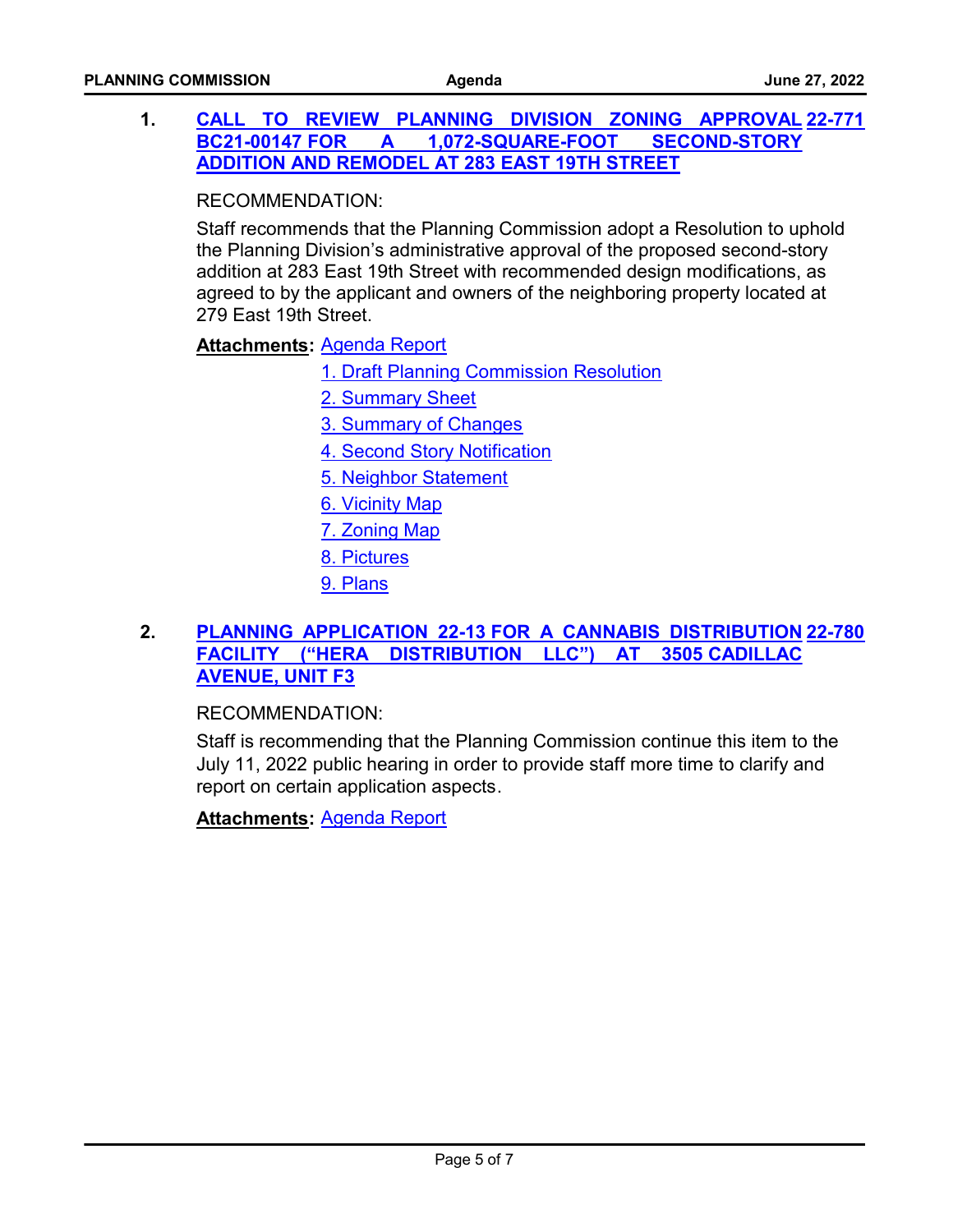#### **3. PLANNING APPLICATION 21-20 FOR A RETAIL [STOREFRONT BUSINESS WITH DELIVERY LOCATED AT 124 EAST](http://costamesa.legistar.com/gateway.aspx?m=l&id=/matter.aspx?key=1876) 17TH STREET [22-772](http://costamesa.legistar.com/gateway.aspx?m=l&id=/matter.aspx?key=1876)**

RECOMMENDATION:

Staff recommends that the Planning Commission adopt a Resolution to:

- 1. Find that the project is categorically exempt from the provisions of the California Environmental Quality Act (CEQA) per CEQA Guidelines Section 15301 (Class 1), Existing Facilities; and
- 2. Approve Planning Application 21-20, subject to conditions of approval.

### <u> Attachments</u>: <u>[Agenda Report](http://costamesa.legistar.com/gateway.aspx?M=F&ID=03736229-59ad-42ce-8fb0-e36b6df334af.pdf)</u>

- [1. Draft Planning Commission Resolution](http://costamesa.legistar.com/gateway.aspx?M=F&ID=5bd37e39-ac58-4c8d-9779-44b2153c5556.pdf)
- [2. Applicant Letter](http://costamesa.legistar.com/gateway.aspx?M=F&ID=c8ad394a-c22e-4770-94cc-3e35a68c2437.pdf)
- [3. Vicinity Map](http://costamesa.legistar.com/gateway.aspx?M=F&ID=16775efc-c973-43a1-a6ae-78795166fb8c.pdf)
- [4. Zoning Map](http://costamesa.legistar.com/gateway.aspx?M=F&ID=cb4dc926-14d4-4f46-b384-416d31ec8db8.pdf)
- [5. Site Photos](http://costamesa.legistar.com/gateway.aspx?M=F&ID=ab08addd-258e-42e0-b06a-261c1a53a0ef.pdf)
- [6. Project Plans](http://costamesa.legistar.com/gateway.aspx?M=F&ID=fa89402d-73a0-4822-b11a-c81a1467b1c6.pdf)

#### **4. PLANNING APPLICATION 21-14 FOR A RETAIL CANNABIS [STOREFRONT BUSINESS WITH DELIVERY LOCATED AT 1921](http://costamesa.legistar.com/gateway.aspx?m=l&id=/matter.aspx?key=1872)  HARBOR bOULEVARD [22-768](http://costamesa.legistar.com/gateway.aspx?m=l&id=/matter.aspx?key=1872)**

#### RECOMMENDATION:

Staff recommends that the Planning Commission adopt a Resolution to:

- 1. Find that the project is categorically exempt from the provisions of the California Environmental Quality Act (CEQA) per CEQA Guidelines Section 15301 (Class 1), Existing Facilities; and
- 2. Approve Planning Application 21-14, subject to conditions of approval.

### <u> Attachments</u>: <u>[Agenda Report](http://costamesa.legistar.com/gateway.aspx?M=F&ID=3e5107bf-b702-4d58-9e4c-84d6a30d07f1.pdf)</u>

[1. Draft Planning Resolution](http://costamesa.legistar.com/gateway.aspx?M=F&ID=3bc35a4b-d8da-4475-8669-886b676aee41.pdf)

- [2. Applicant Letter](http://costamesa.legistar.com/gateway.aspx?M=F&ID=065cc2be-3d20-44b6-b907-6f2705fa333f.pdf)
- [3. Vicinity Map](http://costamesa.legistar.com/gateway.aspx?M=F&ID=154ff5ba-da04-4349-b848-a562823dda58.pdf)
- [4. Zoning Map](http://costamesa.legistar.com/gateway.aspx?M=F&ID=089b38fd-6b2d-4ca1-bf9c-6603ef29fd12.pdf)
- [5. Site Photos](http://costamesa.legistar.com/gateway.aspx?M=F&ID=d9a2dde3-3e32-4893-8046-dd2c0c0dd605.pdf)
- [6. Project Plans](http://costamesa.legistar.com/gateway.aspx?M=F&ID=b9b12f46-873a-4d9e-9996-cb55b18f14f5.pdf)

**OLD BUSINESS: None.**

**NEW BUSINESS: None.**